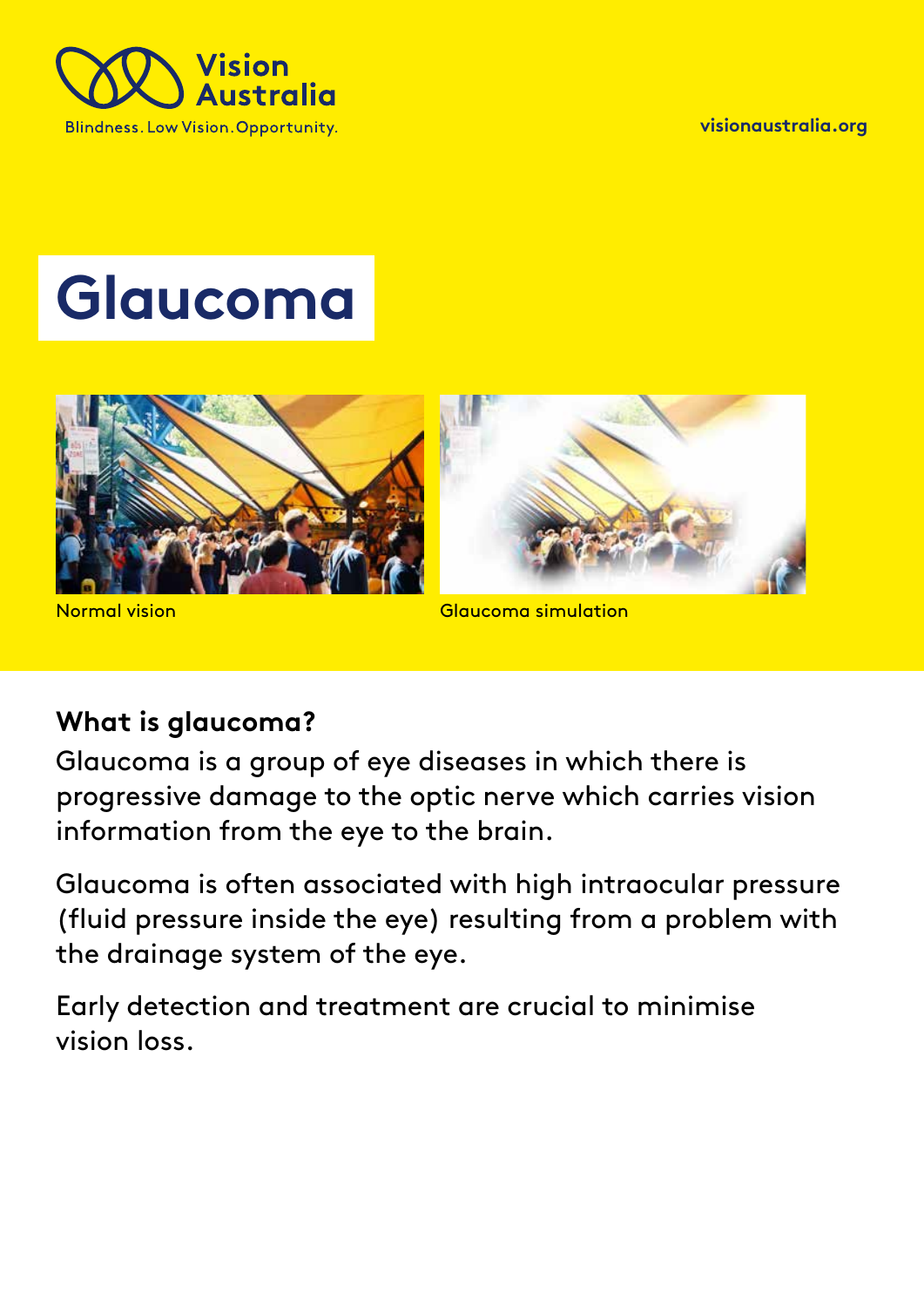

### **What are the common symptoms?**

The most common form of glaucoma starts with the loss of side vision (peripheral vision). There is no associated pain or discomfort. The lack of symptoms makes early detection difficult.

As the disease progresses, symptoms may include:

- Painless blurred vision
- Difficulty adjusting to low light
- Poor vision in dim light which may lead to falls or a loss of confidence
- If untreated the continued loss of peripheral vision can lead to tunnel vision or blindness.

### **Who is at risk?**

Those most at risk include people who:

- Have a family history of glaucoma
- Are aged 40 years and over
- Are short sighted
- Have diabetes
- Have had a serious injury to the eye
- Used steroids regularly over a long period of time
- Have hypertension.

## **Can glaucoma be treated?**

Glaucoma can be treated with eye drops or other medication, laser treatment or surgery. Treatment needs to be ongoing and cannot restore vision which has already been lost.